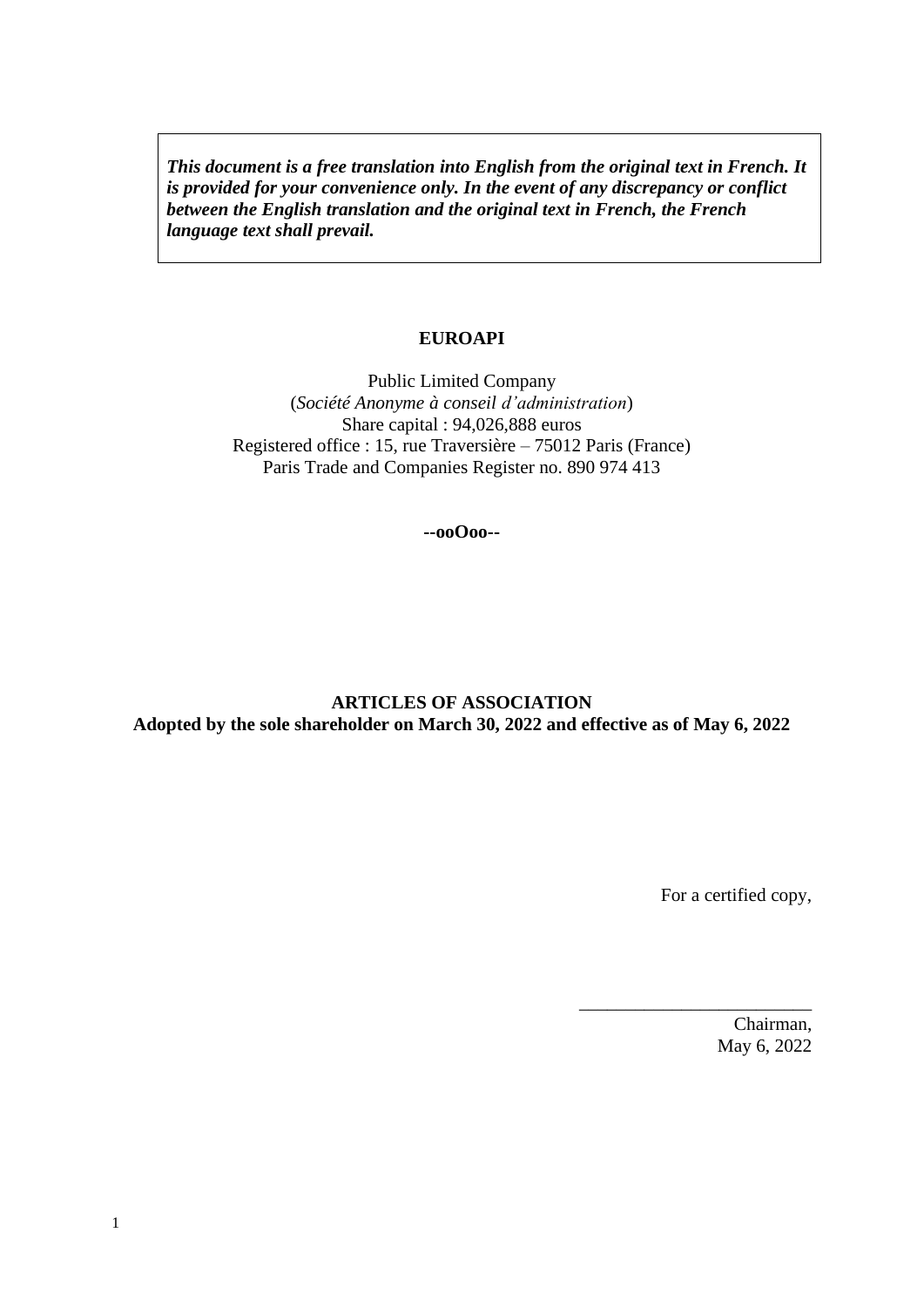# **ARTICLES OF ASSOCIATION**

# **PART I**

## **FORM –PURPOSE – NAME – REGISTERED OFFICE – DURATION – FINANCIAL YEAR**

#### **ARTICLE 1 – FORM OF THE COMPANY**

The company (the **"Company"**) was created in the form of a simplified joint-stock company (*société par actions simplifiée*) and transformed into a public limited company (*société anonyme*) by a decision of the sole shareholder dated March 30, 2022 that went into effect May 4, 2022.

The Company is governed by the applicable laws and regulations as well as by these articles of association.

## **ARTICLE 2 – CORPORATE PURPOSE**

The purpose of the Company, both in France and abroad, either on its own behalf, or on behalf of a third party, or in association with third parties:

- The holding, acquisition or sale of equity or interests, by any and all means, both direct and indirect, in all companies, businesses or groups and, more generally, in any legal entity, in any form, in France or abroad, whether commercial, industrial, financial, securities or real estate, as well as the management of such interests.
- Any provision of services, assistance, consulting, training, studies or other technical, administrative, financial, commercial services or others that may be directly or indirectly related to its purpose.
- Participation in any and all transactions that may be related to its purpose, through the formation of new companies, subscriptions to or purchases of securities or corporate rights, mergers or otherwise.
- In general, any and all commercial, industrial, securities, real estate, financial or other operations relating directly or indirectly to this purpose, to all similar or related purposes or that may facilitate the expansion and development of this purpose.

#### **ARTICLE 3 – CORPORATE NAME**

The Company's corporate name is:

#### **EUROAPI**

The acts and documents issued by the Company and addressed to third parties must indicate the corporate name, immediately preceded or followed by the words "*société anonyme*" (public limited company) or the initials "S.A." and a statement of the amount of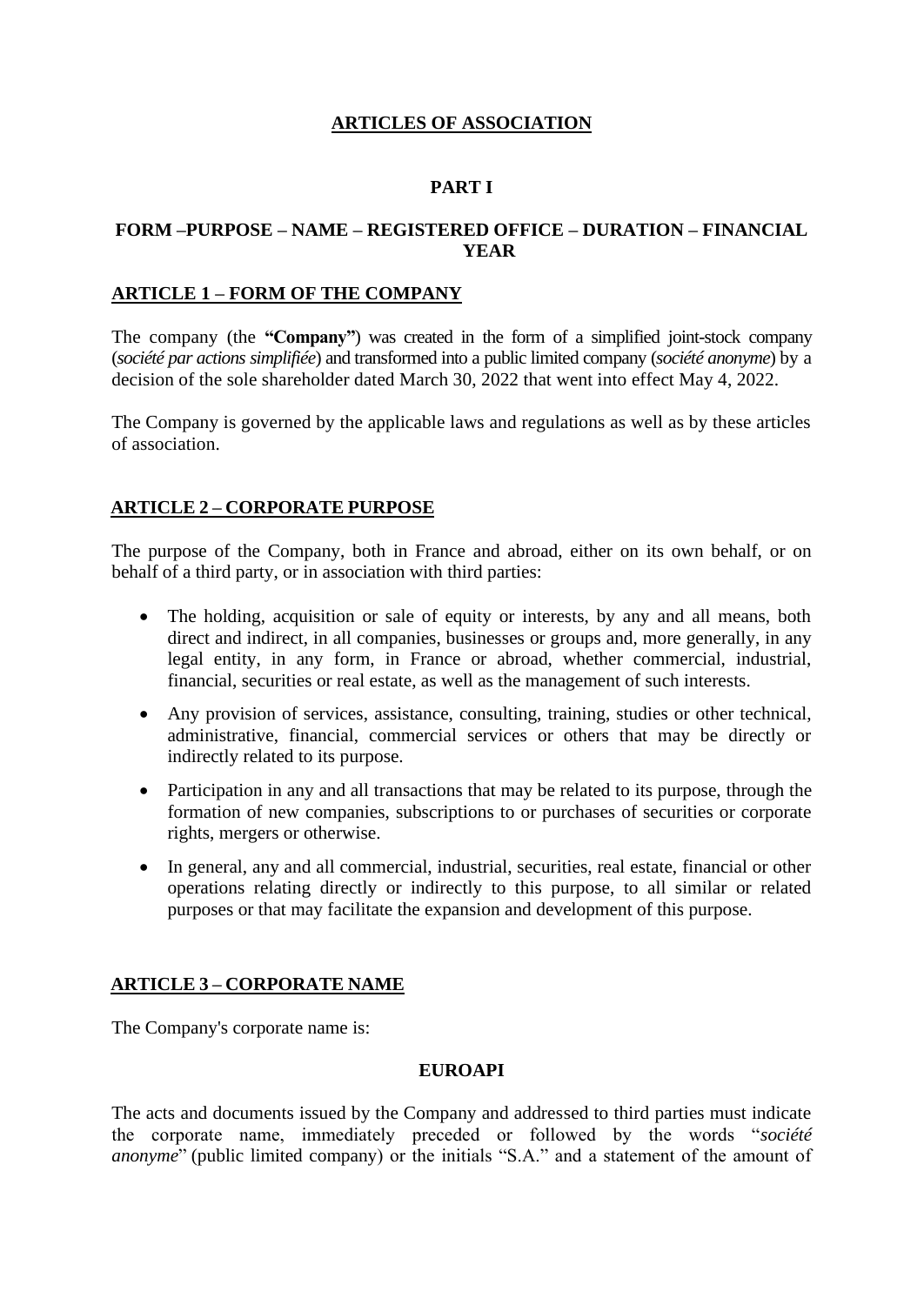the share capital.

# **ARTICLE 4 – REGISTERED OFFICE**

The registered office is located at :

## **15, rue Traversière, 75012 Paris**

It may be transferred to any other place in France by a decision of the Board of Directors (*conseil d'administration*), subject to ratification of this decision by the next ordinary shareholders' meeting, and anywhere else by virtue of a resolution of the extraordinary shareholders' meeting, subject to the legal provisions in force.

In case of a transfer decided on by the Board of Directors, the latter is authorized to amend the articles of association and to carry out the resulting publicity and filing formalities, provided that it is stated that the transfer is subject to the ratification referred to above.

## **ARTICLE 5 – DURATION**

The duration of the Company shall be **ninety-nine (99) years** as of its date of registration with the Paris Trade and Companies Register, except in the event of early dissolution or extension decided by the extraordinary shareholders' meeting.

#### **ARTICLE 6 – FINANCIAL YEAR**

The financial year shall last twelve months, opening on 1st January and closing on 31 December of each year.

## **PART II**

## **SHARE CAPITAL – SHARES**

#### **ARTICLE 7 – SHARE CAPITAL**

The share capital is ninety-four million and twenty-six thousand and eight hundred and eighty-eight (94,026,888) euros.

It is divided into ninety-four million and twenty-six thousand and eight hundred and eightyeight (94,026,888) ordinary shares each having a par value of one (1), of the same class, fully paid.

## **ARTICLE 8 – FORM OF THE SHARES**

Fully paid-up shares are in registered or bearer form, at the discretion of the shareholder,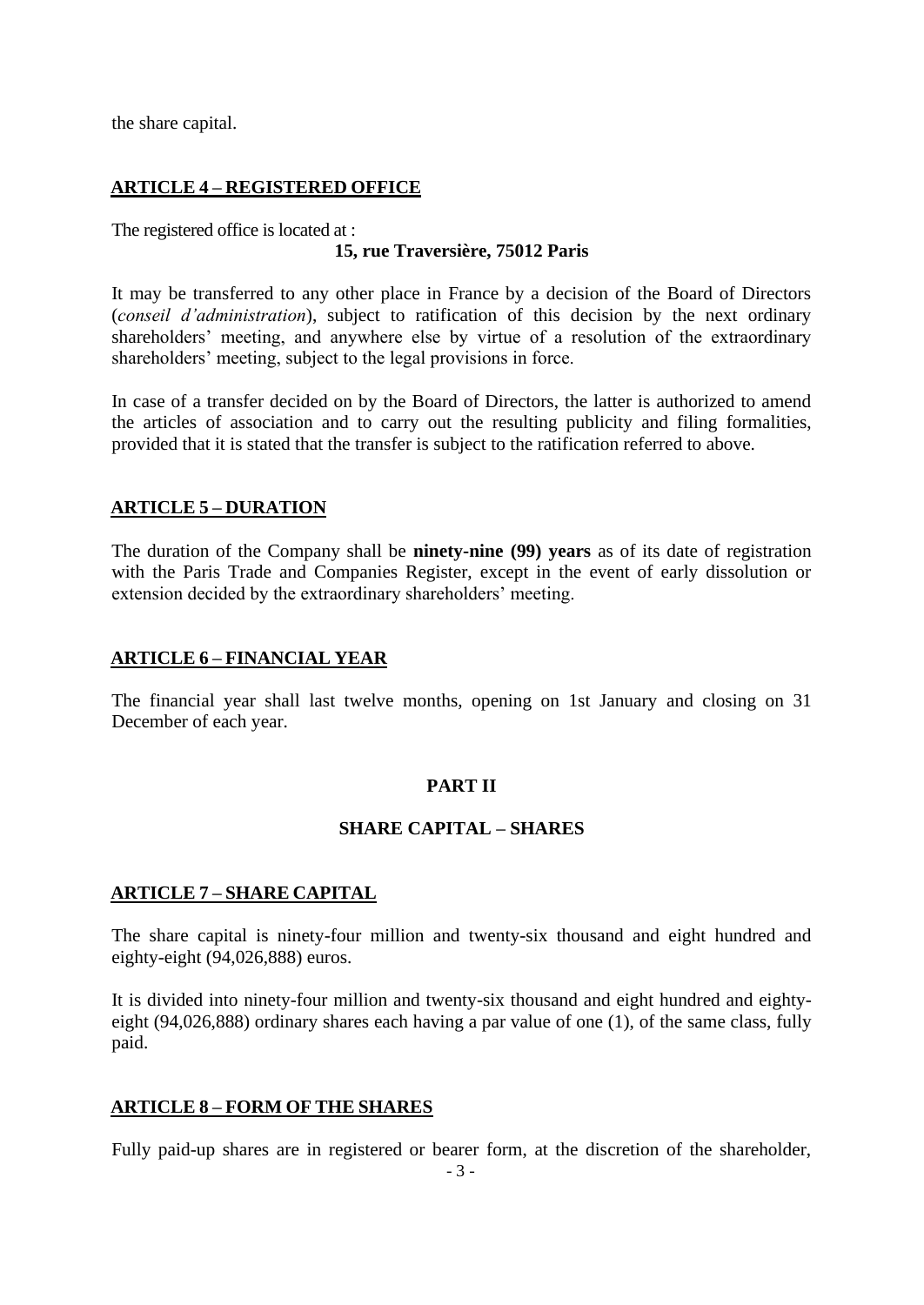under the conditions provided by the regulations in force relating to the form of shares held by certain individuals or legal entities. Shares that are not fully paid up must be in registered form.

Ownership of shares issued in registered form results from their registration in a registered account. Ownership of bearer shares results from their registration in an account with an authorized financial intermediary.

#### **ARTICLE 9 – TRANSFER – IDENTIFICATION OF HOLDERS OF SECURITIES – CROSSING OF SHAREHOLDING THRESHOLDS**

Transfers shall be made in accordance with the law. All costs resulting from the transfer shall be borne by the transferee. The shares registered in the account are freely transferred from one account to another, in accordance with the legal and regulatory provisions in force.

As long as the Company's shares are admitted to trading on a regulated market, the Company may make use of the legal and regulatory provisions (in particular Article L. 228-2 of the French Commercial Code) relating to the identification of holders of securities conferring immediate or future voting rights at its shareholders' meetings.

As long as the shares of the Company are admitted to trading on a regulated market, in addition to the disclosure thresholds expressly provided by current laws and regulations in force, any individual or legal entity who may own directly or indirectly, alone or in concert, a fraction of the capital or voting rights (calculated in accordance with Articles L. 233-7 and L. 233-9 of the French Commercial Code and the AMF General Regulation) greater or equal to 1% of the share capital or voting rights in the Company, or any multiple of this percentage, including above the thresholds set by legal and regulatory provisions, must notify the Company of the total number (i) of shares and voting rights that such individual or entity owns, (ii) of the securities giving future access to the Company's equity that said individual or entity owns and the voting rights potentially attached thereto, and (iii) of assimilated shares in application of Article L. 233-9 I, 1 and 4 to 8 of the French Commercial Code. This notification must be given by registered letter with acknowledgment of receipt (or by any other equivalent means) within four trading days from the date the relevant threshold is crossed. This required disclosure to the Company also applies, under the same deadlines and the same conditions, whenever the shareholder's equity investment or voting rights fall below the aforementioned thresholds.

In the event of non-compliance with the aforementioned disclosure threshold requirement and on a request recorded in the minutes of the shareholders' meeting, from one or more shareholders representing at least 5% of the capital or voting rights, the shares exceeding the fraction that should have been disclosed will lose their voting rights for a period of two years following the date when proper notification is given.

The Company reserves the option to make the public and the shareholders aware either of the information in the disclosure received or the failure of the person in question to comply with the above obligation.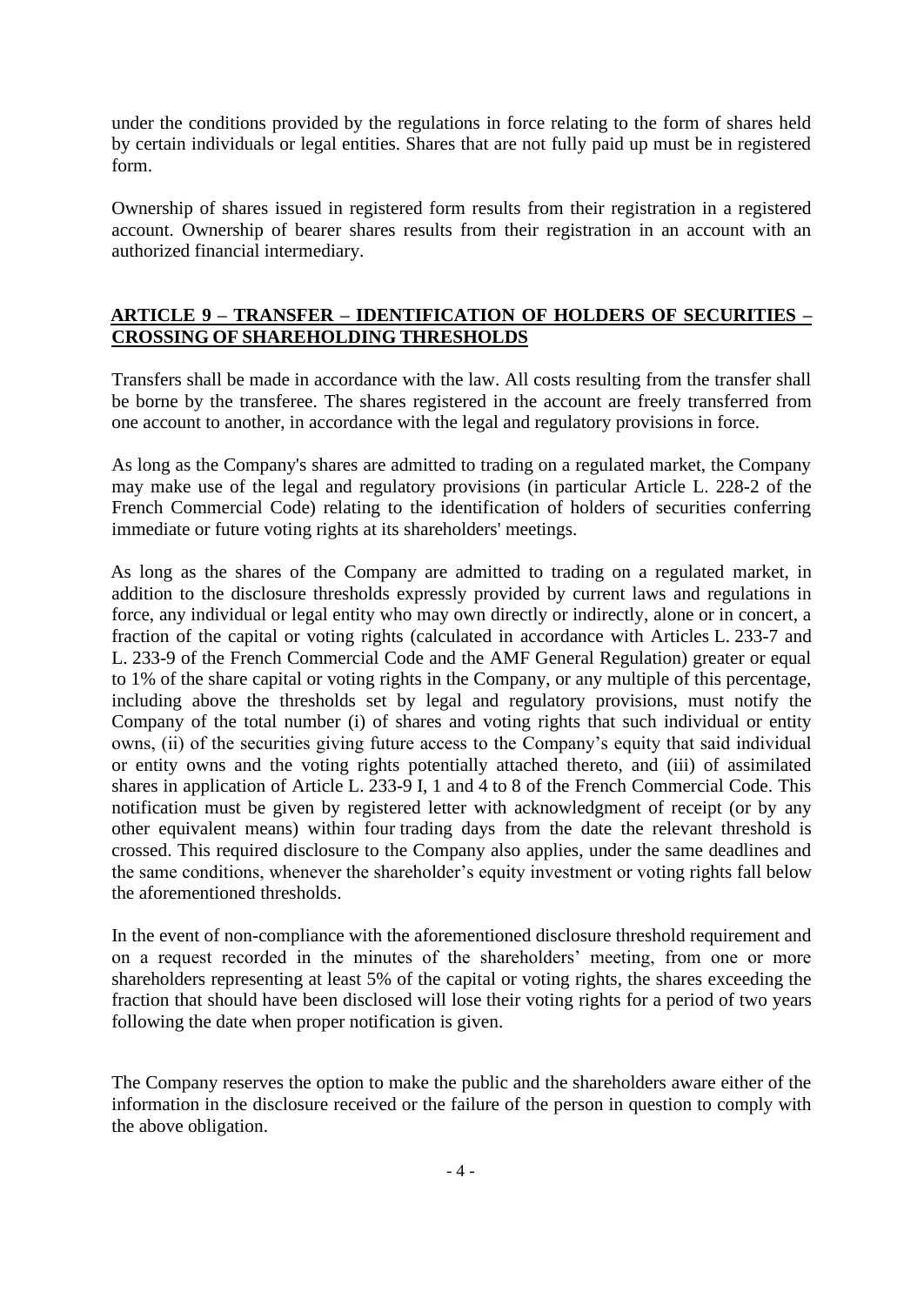# **ARTICLE 10 – RIGHTS AND OBLIGATIONS ATTACHED TO THE SHARES**

Ownership of the share entails, *ipso facto*, the approval by the holder of these Articles of Association and the decisions of the shareholders' meeting.

Each share shall give the right to vote and to be represented at shareholders' meetings under the conditions set forth by the law and the articles of association.

The voting rights attached to the shares are proportional to the portion of share capital they represent and each share gives the right to one vote.

Each share gives the right, in the ownership of the company's assets, in the sharing of profits and in the liquidation surplus, to a proportional share of the number and nominal value of the existing shares.

Whenever it is necessary to own several shares or securities in order to exercise any right, the shareholders or other securities holders shall be personally responsible for grouping the necessary number of shares or securities.

Any mechanism that automatically confers double voting rights on shares that have been registered in the name of the same shareholder for at least two years is expressly excluded by the Articles of Association.

The rights and obligations attached to the share follow the share into any hands which its passes, and the transfer includes all unpaid and accrued dividends as well as, if applicable, the share of reserves and provisions.

# **ARTICLE 11 – PAYING UP (***LIBÉRATION***) OF SHARES**

Sums that are due on shares subscribed to in the context of a share capital increase are payable under the conditions provided for by the extraordinary shareholders' meetings and in accordance with the legal and regulatory provisions in force.

In the case of a capital increase, the initial payment may not be less than one quarter of the nominal value of the shares; it includes, where applicable, the entire share premium.

The payment of the surplus is called by the Board of Directors in one or more instalments within five years from the date of the share capital increase.

The shareholders are informed of the calls for funds at least fifteen days before the date fixed for each payment by a notice published in a legal journal in the jurisdiction of the registered office or by registered letter with individual request for acknowledgement of receipt.

Any shareholder who fails to make the payments due on his/her shares held is automatically and without prior notice liable to pay the Company interest on arrears, calculated on the basis of a 365-day year from the due date, at the legal rate for commercial matters (as defined in Article L. 313-2 of the French Monetary and Financial Code) increased by three percentage points, without prejudice to the Company's personal action against the defaulting shareholder and the enforcement measures provided for by law.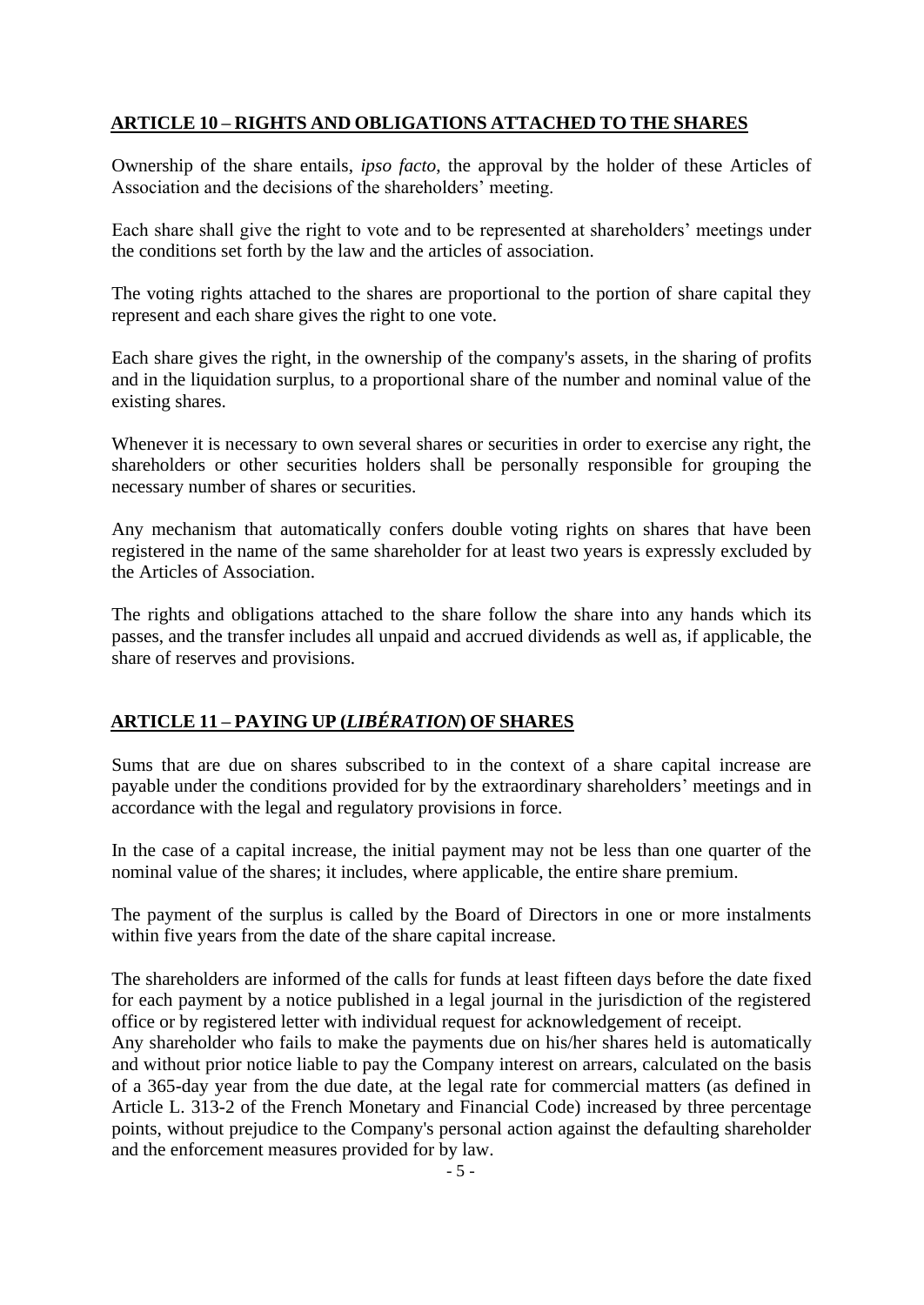The initial shares (*actions d'apport*) are fully paid up as soon as they are issued.

The shares may not represent contributions in kind.

# **PART III**

## **MANAGEMENT OF THE COMPANY**

## **ARTICLE 12 – BOARD OF DIRECTORS (***CONSEIL D'ADMINISTRATION***)**

#### **12.1. Composition**

The Company shall be administered by a Board of Directors composed of natural or legal persons, the number of which is determined by the ordinary shareholders' meeting within the limits of the law and whose composition complies with legal requirements.

The directors are appointed to their functions by the ordinary shareholders' meeting of the shareholders. The term of office of the directors is renewable. Directors may be dismissed at any time by decision of the shareholders' meeting.

Directors that are legal entities must, at the time of appointment, designate a natural person as its permanent representative on the Board of Directors. The term of office of the permanent representative is the same as that of the legal entity director he represents. When the legal entity revokes its permanent representative, it must immediately provide for his replacement. The same provisions apply in the event of the death or resignation of the permanent representative.

The term of office of directors is four (4) years. The term of office of a director expires at the end of the ordinary shareholders' called to approve the financial accounts for the previous financial year and held in the year in which the term of office of the director expires.

As an exception, the term of office of certain directors may be shorter under the following conditions:

- for the sole purpose of implementing or maintaining the rotation of the terms of directors, if possible, by thirds every year, the ordinary shareholders' meeting may elect one or more directors to a term of one (1) year, two (2) years or three (3) years;
- in order to be able to take into account the elections of the social perimeter which will take place at the end of 2023, the first term of office of the first director representing the employees will be for two (2) years;
- in the absence of a European Social and Economic Committee (*Comité Social et Economique –* CSE), the second director representing the employees as designated in article 12.3 is appointed for a period of one (1) year, renewable, as long as a European CSE has not been set up.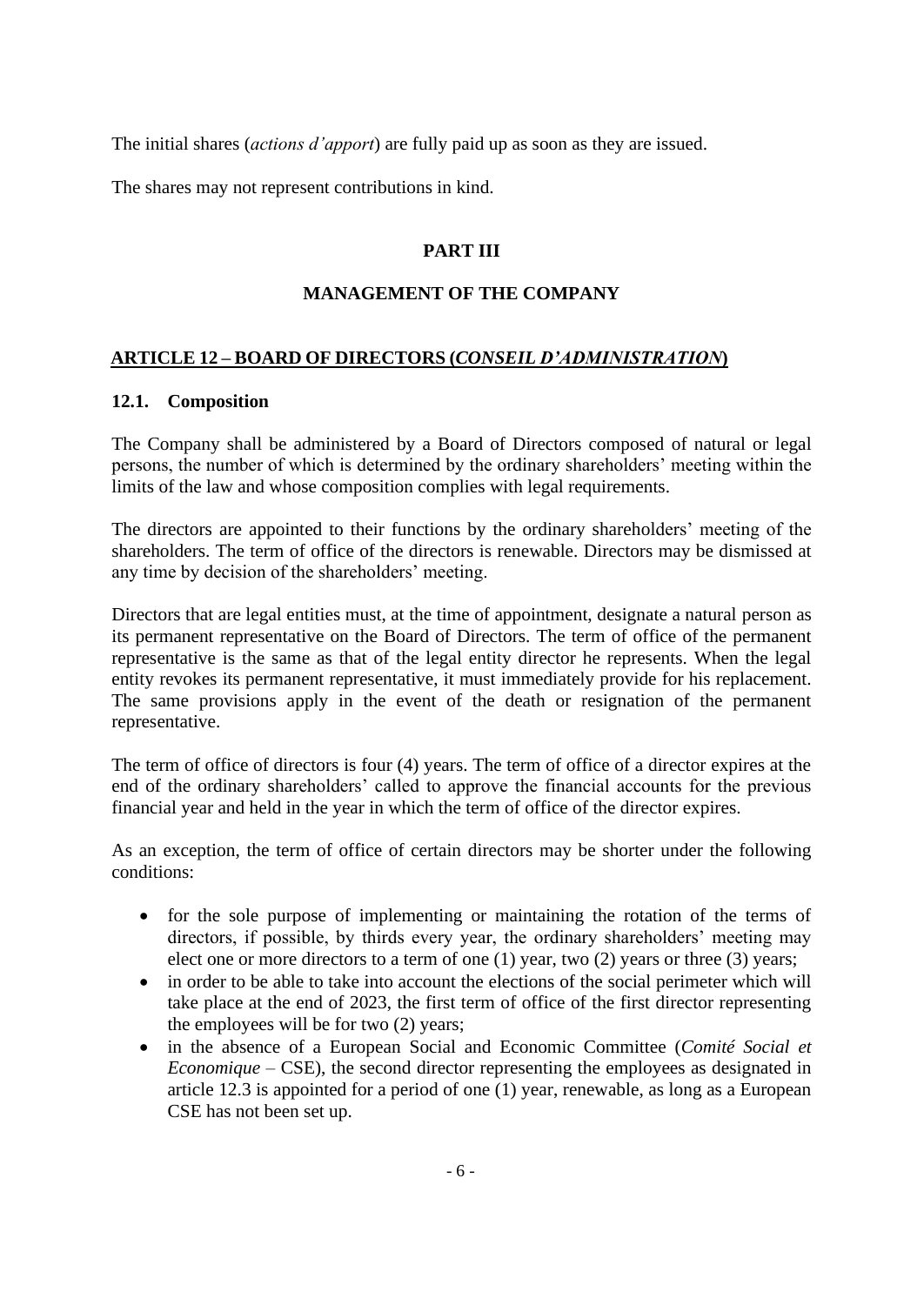In the event of a vacancy due to the death or resignation of one or more directors, the Board of Directors may, between two shareholders' meetings, make provisional appointments. The provisional appointments made by the Board, pursuant to the above paragraph, are subject to ratification by the next ordinary shareholders' meeting. In the absence of ratification, the deliberations taken and the acts performed previously by the Board of Directors remain valid.

An employee of the Company can be appointed as a director. However, his employment contract must correspond to a job of active employment (*emploi effectif*). In this case, he or she does not lose the benefit of his or her employment contract.

The number of directors who are bound to the Company by an employment contract may not exceed one third of the directors in office.

Each director appointed by the ordinary shareholders' meeting must own at least 500 shares during his or her term of office, with the exception of the employee director and the director representing the employees.

The number of directors who are over 70 years of age may not exceed one third of the directors in office. If this limit is exceeded during the term of office, the oldest director is automatically deemed to have resigned at the end of the next shareholders' meeting.

## **12.2. Chairman and Vice-Chairman of the Board of Directors**

The Board of Directors shall appoint from among its members a Chairman, who must be a natural person. It determines the duration of the Chairman's term of office, which may not exceed his or her term of office as director, and may dismiss him or her at any time. The Board determines his or her remuneration, if any.

The Board of Directors may also appoint a Vice-Chairman from among its members to replace the Chairman in the event of absence, temporary incapacity, resignation, death or non-renewal of the term of office. In the event of a temporary incapacity, this substitution is valid for the limited duration of the incapacity; in all other cases, it is valid until a new Chairman is appointed.

The Chairman shall organize and direct the work of the Board of Directors, and be accountable for this to the shareholders' meeting. The Chairman shall ensure that the company's organs of management operate properly and in particular that the directors are capable of fulfilling their duties.

The Chairman shall not be over the age of 70. If the Chairman reaches this age limit during his or her term of office, he or she shall be deemed to have resigned. The term shall extend, however, until the end date of the next meeting of the Board of Directors when a successor shall be appointed. Subject to this provision, the Chairman of the Board shall be eligible for reappointment at any time.

The limitations set forth in the above paragraph shall also apply to the Vice-Chairman of the Board of Directors.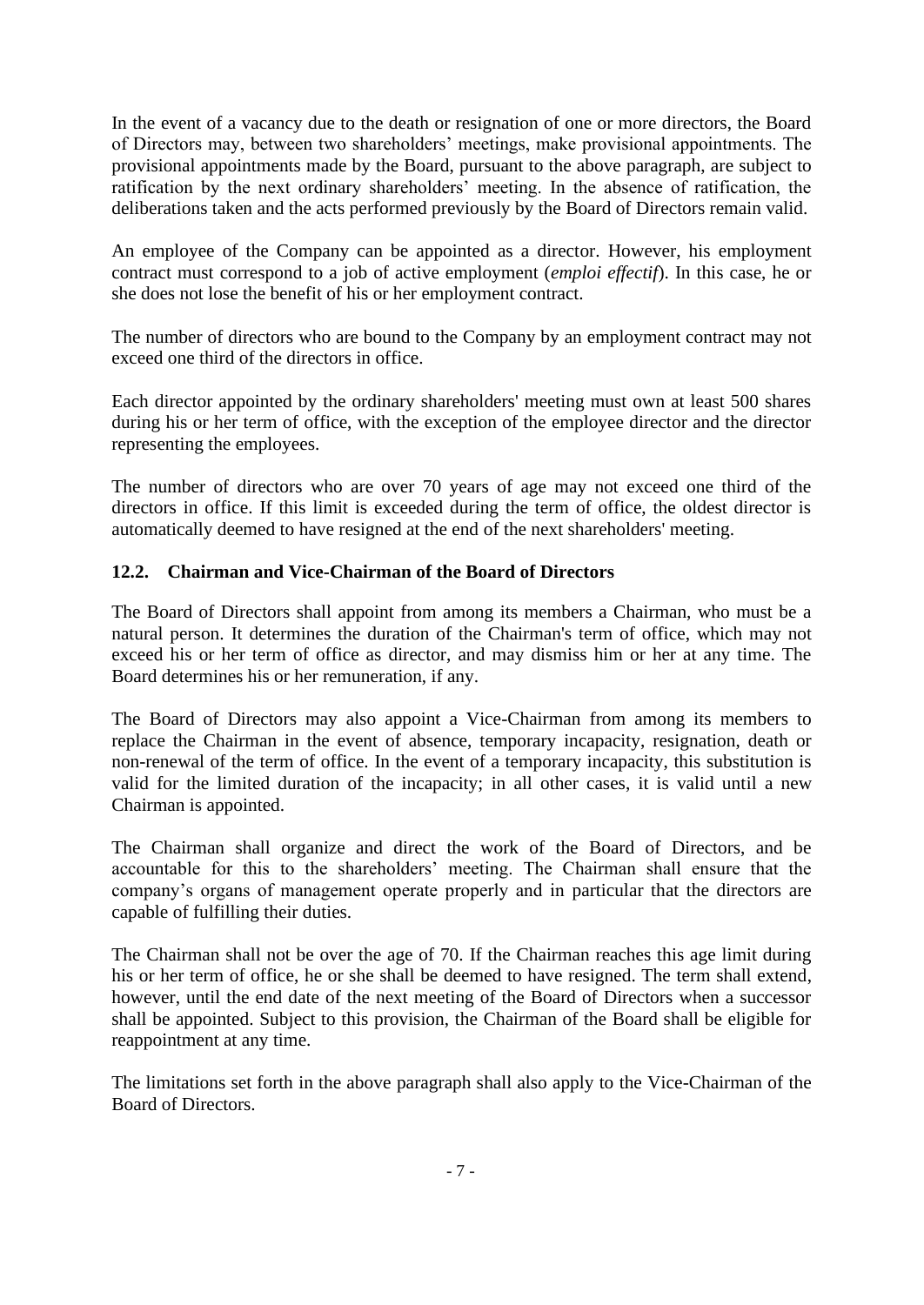## **12.3. Directors representing employees**

In accordance with the provisions of Article L. 225-27-1 of the French Commercial Code, the Board of Directors includes a director who represents the employees. This director is appointed pursuant to Article L. 225-27-1 III, 3° of the French Commercial Code.

When the number of members of the Board of Directors exceeds the number of directors mentioned in the first paragraph of article L. 225-27-1 II of the French Commercial Code (Code de commerce), and provided that this criterion is still met on the date of appointment, a second director representing the employees is appointed by the European CSE, in accordance with Article L. 225-27-1, III, 4° of the French Commercial Code (Code de commerce). In the absence of an European CSE, the second director representing the employees is appointed under the same conditions as those provided for the first director.

If during a financial year the number of members of the Board of Directors, initially greater than the number of directors mentioned in the first paragraph of Article L. 225-27-1 II of the French Commercial Code, becomes less than or equal to that number, the term of office of the director representing the employees appointed by the European CSE is maintained until its expiry.

The director(s) representing the employees is/are appointed for a term of four years, subject to the exceptions described in Article 12.1, expiring at the end of the shareholders' meeting approving the financial statements for the previous financial year and held in the year during which the term of office expires. The term of office of the director(s) representing the employees is renewable.

The term of office of the director(s) representing the employees is terminated early under the conditions provided for by law and this article, and in particular in the event of termination of his or her employment contract; if the conditions for the application of article L. 225-27-1 of the French Commercial Code are no longer met, the term of office of the director(s) representing the employees is terminated at the end of the meeting at which the Board of Directors acknowledges that the Company no longer falls within the scope of the obligation.

In the event of a vacancy for any reason whatsoever in the seat of a director representing employees, the vacant seat is filled in accordance with the conditions set forth in Article L. 225-34 of the French Commercial Code.

## **ARTICLE 13 – MEETINGS AND DELIBERATIONS OF THE BOARD OF DIRECTORS**

The Board of Directors shall meet as often as required by the interests of the company ;

The directors shall be notified of meetings of the Board by the Chairman or, where applicable, by the Vice-Chairman. Notice may be given by any means, in writing or orally, and must be given within a reasonable time before the date set for the meeting, unless all the directors agree to shorten or waive the time limit, it being understood that no notice is required if all the directors are present or represented at the meeting.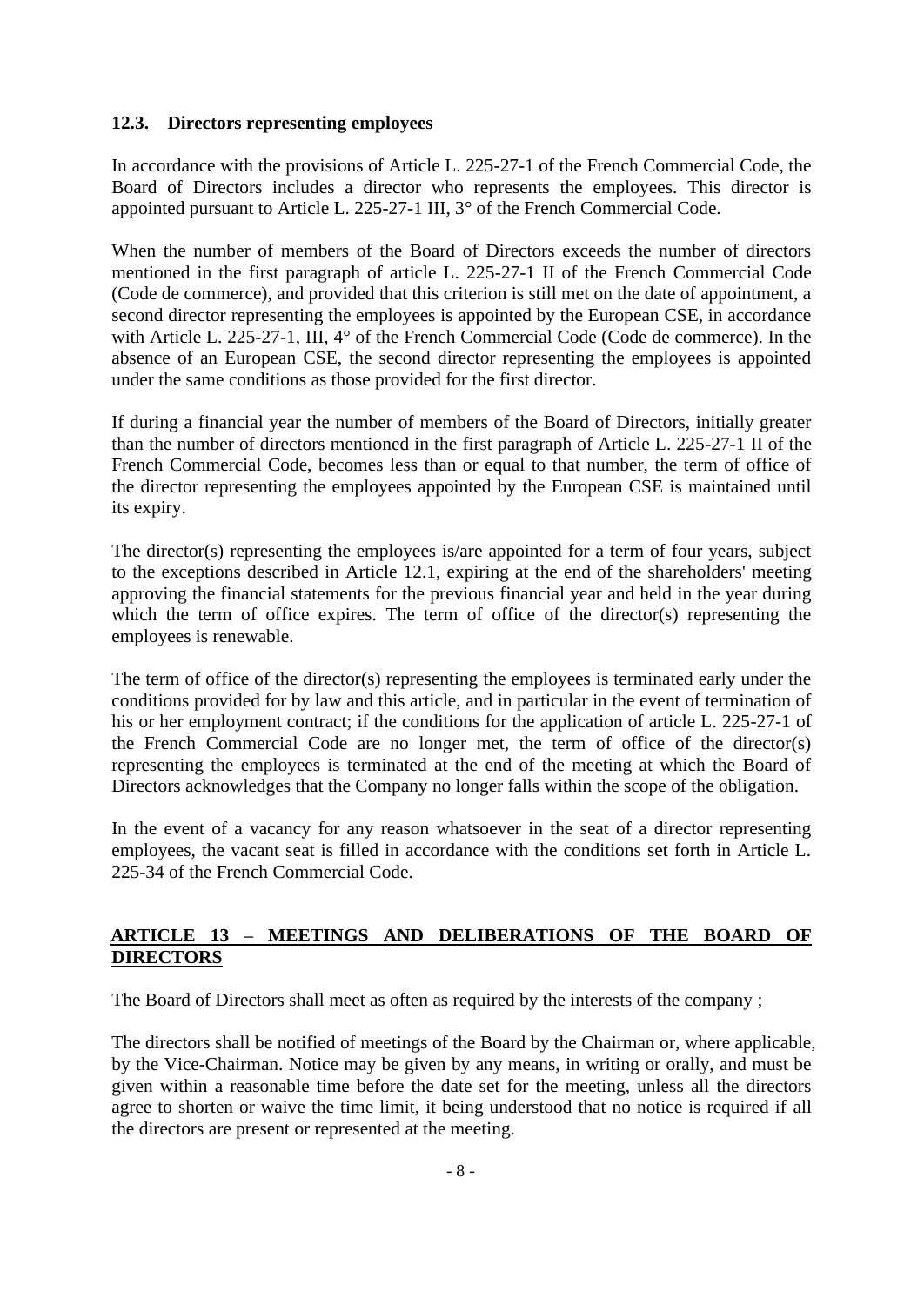The Chief Executive Officer may also ask the Chairman to convene the Board of Directors on a specific agenda.

In addition, if the Board has not met for more than two months, then at least one third of the directors may ask the Chairman to convene the Board on a specific agenda. The Chairman may not refuse to comply with this request.

When a social and economic committee has been set up, the representatives of this committee, appointed in accordance with the provisions of the French Labor Code, must be notified of all meetings of the Board of Directors.

Board meetings are held either at the registered office or at any other location in France or abroad.

Board meetings are chaired by the Chairman or, where applicable, by the Vice-Chairman.

For the deliberations of the Board to be valid, the number of members present must be at least equal to half of the members.

Decisions shall be taken on the quorum and majority conditions stipulated by law.

Any internal regulations adopted by the Board of Directors may provide, in particular, that for the purposes of calculating quorum and majority, directors who participate in the Board meeting by videoconference or telecommunication means in accordance with the regulations in force shall be deemed to be present. This provision does not apply to the adoption of decisions referred to in Articles L. 232-1 and L. 233-16 of the French Commercial Code.

Each director shall receive the information necessary for the performance of his or her mission and mandate and may obtain any documents he or she considers useful.

Any director may give a proxy to another director by letter, telex, fax, e-mail or any other means of remote transmission, to represent him at a meeting of the Board of Directors, but each director may only hold one proxy per Board meeting.

Copies of or extracts from the deliberations of the Board of Directors are validly certified by the Chairman of the Board of Directors, the Chief Executive Officer, the director temporarily delegated to perform the duties of the Chairman or an authorized representative (who may be the Secretary General of the Board of Directors).

Decisions falling under the specific powers of the Board of Directors contained in Article L. 225-24 of the French Commercial Code, the last paragraph of Article L. 225-35 of the French Commercial Code, the second paragraph of Article L. 225-36 of the French Commercial Code and Section I of Article L. 225-103 of the French Commercial Code, as well as decisions to transfer the registered office within France, may be made by written consultation of the directors of the Company.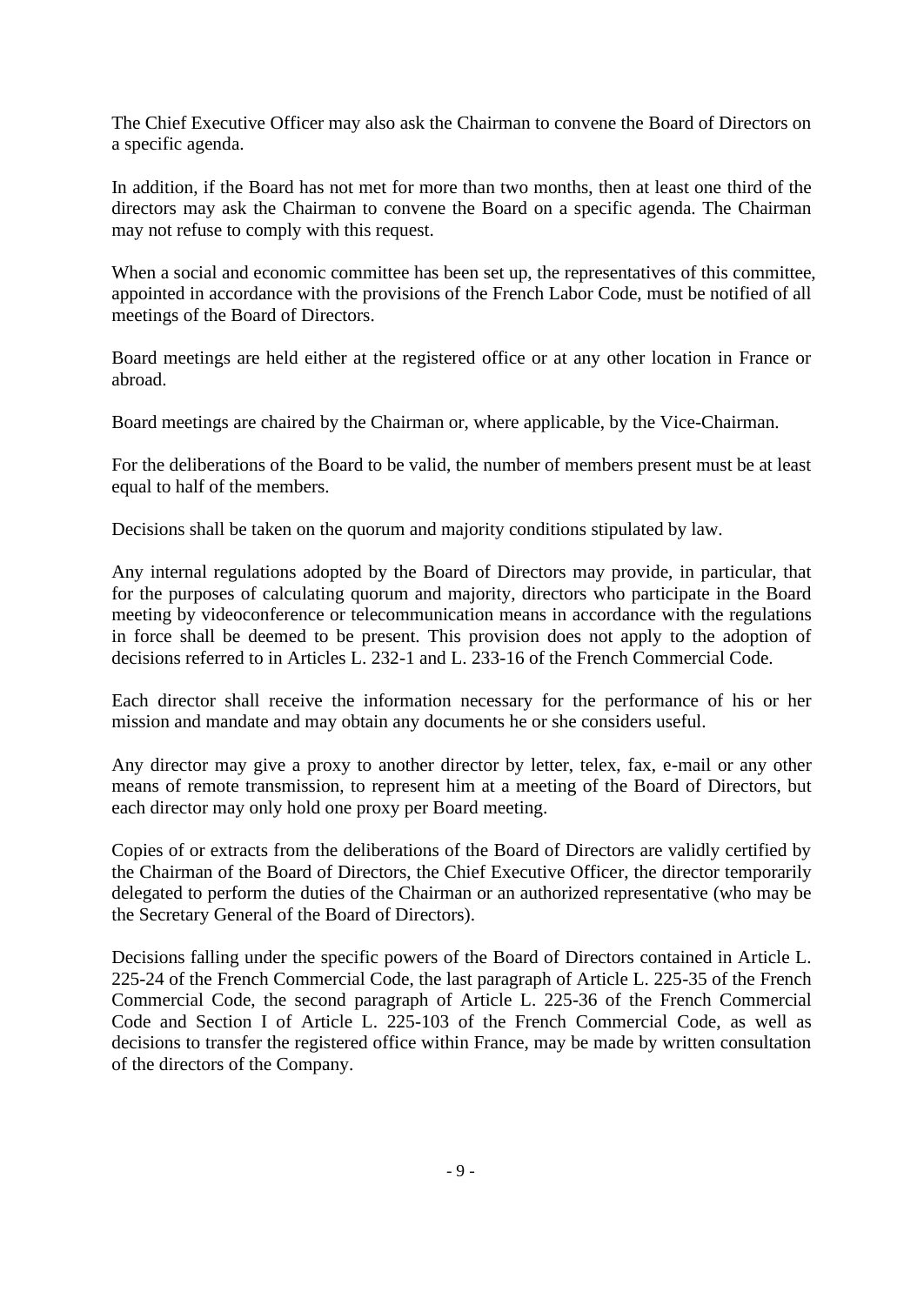# **ARTICLE 14 – POWERS OF THE BOARD OF DIRECTORS**

The Board of Directors shall determine the orientations of the Company's business and ensure their implementation. Subject to the powers expressly granted to shareholders' meetings and within the limits of the corporate purpose, the Board shall address all matters concerning the proper functioning of the Company and shall, by its deliberations, settle matters that concern it.

In relations with third parties, the Company shall be bound by acts of the Board of Directors that do not fall within the corporate purpose, unless the Company can prove that the third party knew that the act exceeded such purpose or could not have been unaware of it under the circumstances ; however, the mere publication of the articles of association is insufficient to constitute such proof.

The Board shall perform controls and tests as it sees fit.

In addition, the Board of Directors exercises the special powers conferred on it by law.

## **ARTICLE 15 – COMMITTEES**

The Board of Directors shall appoint a specialized committee to monitor issues relating to the preparation and control of accounting and financial information, under the conditions provided for by law.

The Board of Directors may also decide to set up committees to study questions submitted by the Board itself or by the Chairman for their consideration.

The composition, powers and operating procedures of these committees shall be determined by the Board of Directors, if necessary in its internal regulations. These committees shall carry out their activities under the responsibility of the Board of Directors, which sets the remuneration of its members.

The Board of Directors also establishes in its internal regulations the decisions and/or actions subject to its prior authorization.

## **ARTICLE 16 – MANAGEMENT**

The executive management of the Company shall be conducted under the responsibility of either the Chairman of the Board of Directors or by another natural person appointed by the Board of Directors and bearing the title of Chief Executive Officer.

The Chief Executive Officer shall have the broadest powers to act in all circumstances in the name of the company. The Chief Executive Officer shall exercise his or her powers within the limits of the corporate purpose and subject to powers expressly reserved by law for meetings of shareholders' meetings and of the Board of Directors. In dealings with third parties the Chief Executive Officer shall represent the Company, which is bound even by the acts of the Chief Executive Officer that exceed the corporate purpose or the powers thus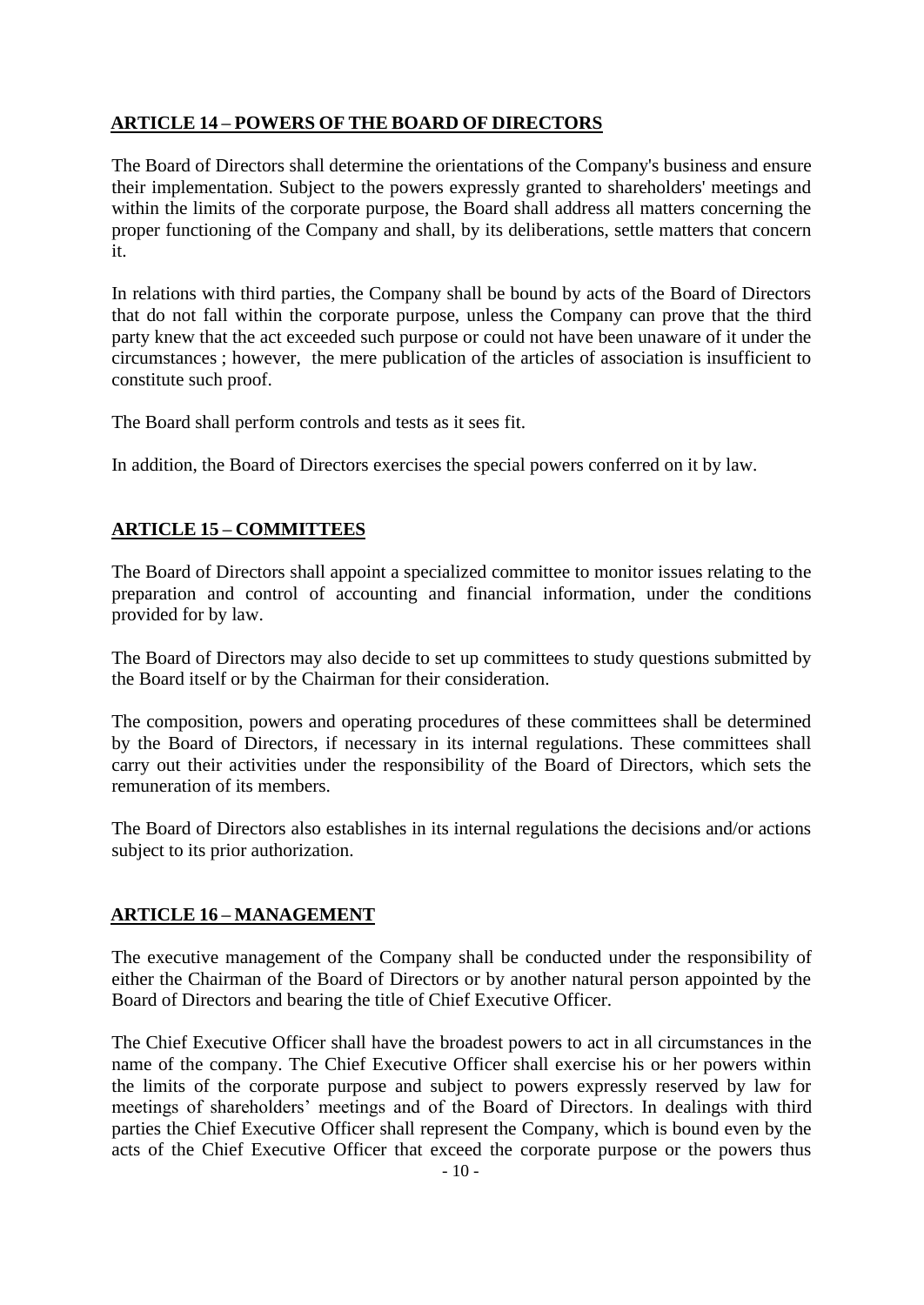provided for, unless it can prove that the third party knew that the act exceeded these limits or that he could not have been unaware of it in the circumstances, it being excluded that the mere publication of the articles of association is sufficient to constitute such proof.

The Chief Executive Officer may not be older than the age of 65. If the Chief Executive Officer reaches this age limit, he or she will be deemed to have resigned automatically. However, his or her term of office would continue until the next meeting of the Board of Directors at which the new Chief Executive Officer would be appointed.

The Board of Directors may dismiss him at any time. If the dismissal is decided without just cause, it may give rise to damages, except when the Chief Executive Officer assumes the functions of Chairman of the Board of Directors.

By simple deliberation taken by a majority of the votes of the directors present or represented, the Board of Directors chooses between the two methods of exercising executive management referred to in the first paragraph of this article 16.

The shareholders and third parties are informed of this choice in accordance with the legal and regulatory conditions.

The choice of the Board of Directors thus made remains in force until a contrary decision of the Board or, at the choice of the Board, for the duration of the term of office of the Chief Executive Officer.

When the executive management of the Company is assumed by the Chairman of the Board of Directors, the provisions applicable to the Chief Executive Officer are applicable to him.

In accordance with the provisions of Article 706-43 of the French Code of Criminal Procedure, the Chief Executive Officer may validly delegate to any person of his choice the power to represent the Company in connection with any criminal proceedings that may be instituted against it.

On the proposal of the Chief Executive Officer, the Board of Directors may appoint one or more individuals (up to a maximum of five) to assist the Chief Executive Officer as Deputy Chief Executive Officer (*directeur général délégué*).

In agreement with the Chief Executive Officer, the Board of Directors determines the scope and duration of the powers granted to the Deputy Chief Executive Officers. The Board of Directors determines their remuneration, if any.

With respect to third parties, the Deputy Chief Executive Officers have the same powers as the Chief Executive Officer.

The Deputy Chief Executive Officers may be dismissed at any time by the Board of Directors, on the recommendation of the Chief Executive Officer. If dismissal is decided without grounds, it may result in damages.

The Deputy Chief Executive Officers may not be older than 65 years of age. If a Deputy Chief Executive Officer reaches this age limit during his or her term of office, he or she shall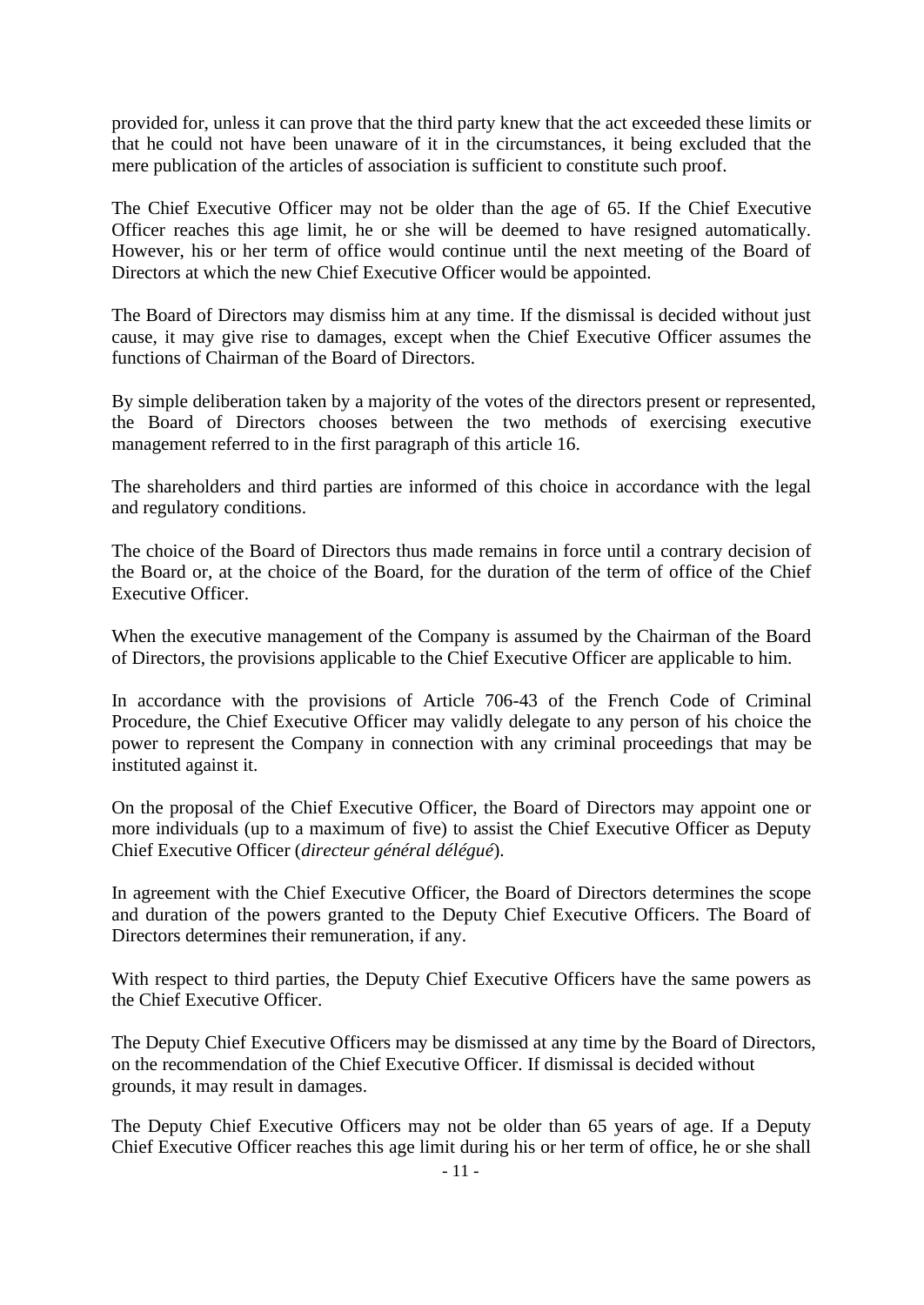be deemed to have resigned. The term shall extend, however, until the end date of the next meeting of the Board of Directors when a new Chief Executive Officer shall be appointed.

When the Chief Executive Officer ceases to or is prevented from performing the CEO's duties, the Deputy Chief Executive Officers retain their duties and powers, unless decided otherwise by the Board, until the appointment of the new Chief Executive Officer.

# **ARTICLE 17 – REMUNERATION OF THE DIRECTORS, PRESIDENT, CHIEF EXECUTIVE OFFICER AND DEPUTY CHIEF EXECUTIVE OFFICERS**

The shareholders' meeting may allocate to the directors, as remuneration for their activity, a fixed annual sum, the amount of which is maintained until a new decision. The Board of Directors distributes this remuneration freely among its members, by express decision.

The Board of Directors may allocate exceptional compensation for assignments or mandates entrusted to directors.

No other compensation, whether permanent or not, may be paid to directors other than those entrusted with general management and those bound to the Company by an employment contract under the conditions authorized by law.

The compensation of the Chairman of the Board of Directors, the Vice-Chairman of the Board of Directors, the Chief Executive Officer and, where applicable, the Chief Operating Officer(s) is determined by the Board of Directors. It may be fixed and/or proportional.

## **ARTICLE 18 – OBSERVERS (***CENSEURS***)**

The Board of Directors may appoint observers (*censeurs*). The ordinary shareholders' meeting may also appoint them.

The number of observers may not exceed two (2). They can be natural or legal persons, freely chosen for their competence, from among the shareholders or outside them.

They are appointed for a period of two (2) years ending at the end of the ordinary shareholders' meeting called to approve the accounts for the previous financial year, except in the event of resignation or early termination of their functions decided by the Board of Directors. They may be re-appointed.

The observers study the questions that the Board of Directors or its Chairman submits for its opinion. The observers attend the meetings of the Board of Directors and take part in the deliberations in an advisory capacity only, without their absence affecting the validity of the deliberations.

They are convened to Board meetings under the same conditions as the directors.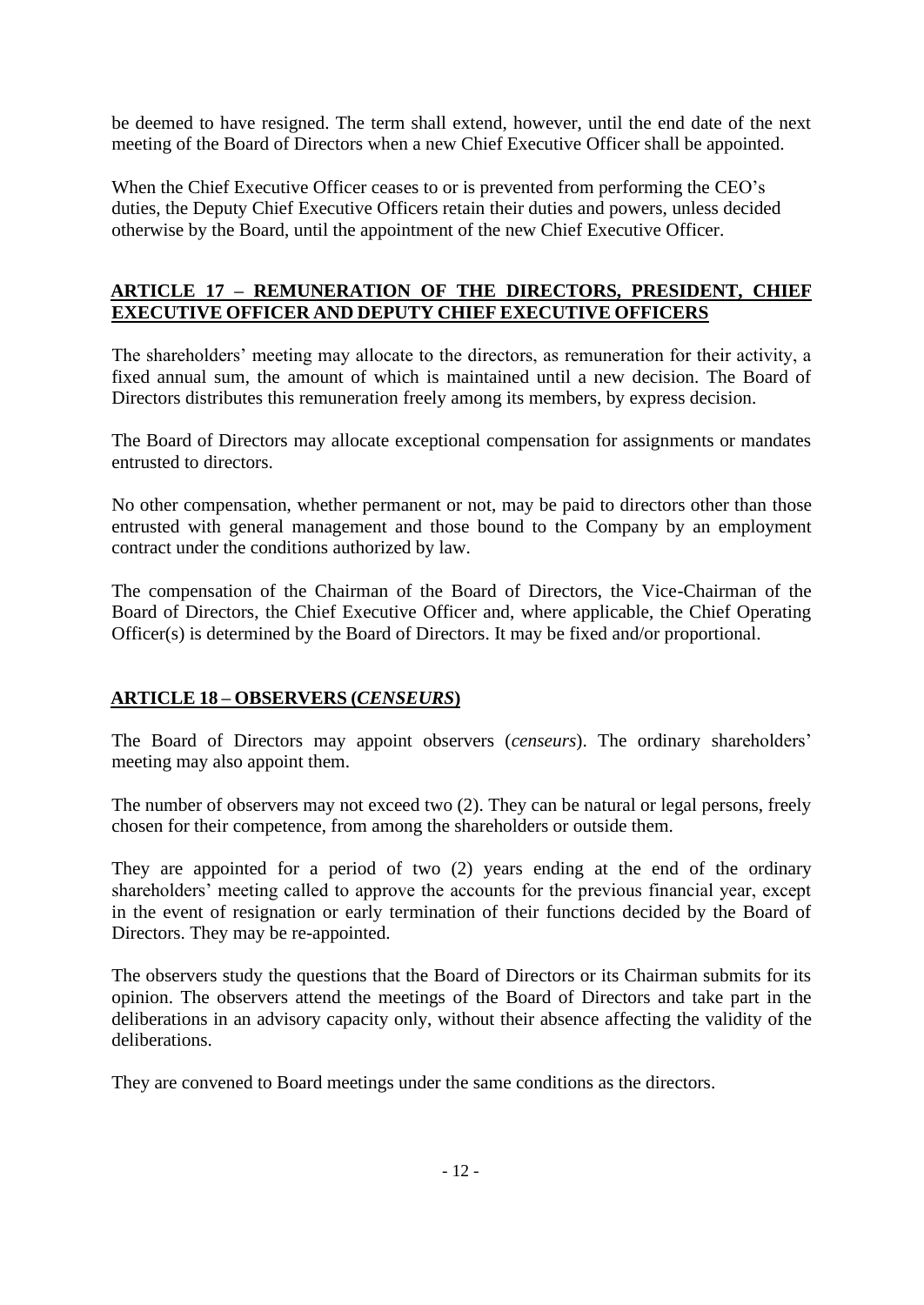## **ARTICLE 19 – AGREEMENTS SUBJECT TO AUTHORIZATION - PROHIBITED AGREEMENTS**

#### **19.1. Agreements subject to authorization**

(a) Sureties, endorsements and guarantees given by the Company must be authorized by the Board of Directors in accordance with the law.

(b) Any agreement entered into directly or through an intermediary between the Company and its Chief Executive Officer, one of its Deputy Chief Executive Officers, one of its directors, any shareholder holding more than 10% of the voting rights or, in the case of a corporate shareholder, the company controlling it within the meaning of Article L. 233-3 of the French Commercial Code, must be submitted for prior authorization by the Board of Directors.

The same applies to agreements in which one of the persons referred to in the preceding paragraph is indirectly interested

Agreements between the Company and a company are also subject to prior authorization if the Chief Executive Officer, one of the Deputy Chief Executive Officers or one of the Directors of the Company is the owner, a partner with unlimited liability, a manager, a director, a member of the Supervisory Board or, in general, an executive officer of that company.

The prior authorization of the Board of Directors will be required in accordance with the law.

(c) The foregoing provisions do not apply to agreements relating to current transactions entered into on normal conditions or to agreements entered into between two companies, one of which holds, directly or indirectly, all of the capital of the other, where applicable, after deduction of the minimum number of shares required to fulfill the requirements of Article 1832 of the French Civil Code or Articles L. 225-1, L. 22-10-1, L. 22-10-2 and L. 226-1 of the French Commercial Code.

## **19.2. Prohibited agreements**

Directors who are not legal entities are prohibited from taking out loans from the Company in any form whatsoever, from having the Company grant them a current account overdraft or otherwise, and from having the Company guarantee or endorse their commitments to third parties. The same prohibition applies to the Chief Executive Officer, the Deputy Chief Executive Officers and, where applicable, the permanent representative of a director when the latter is a legal entity. It also applies to the spouses, ascendants and descendants of the persons referred to in this article, as well as to any interposed person

# **ARTICLE 20 – STATUTORY AUDITORS**

The Company is audited by one or more statutory and/or deputy statutory auditors, appointed by the ordinary shareholders' meeting and carrying out their audit assignment in accordance with the law.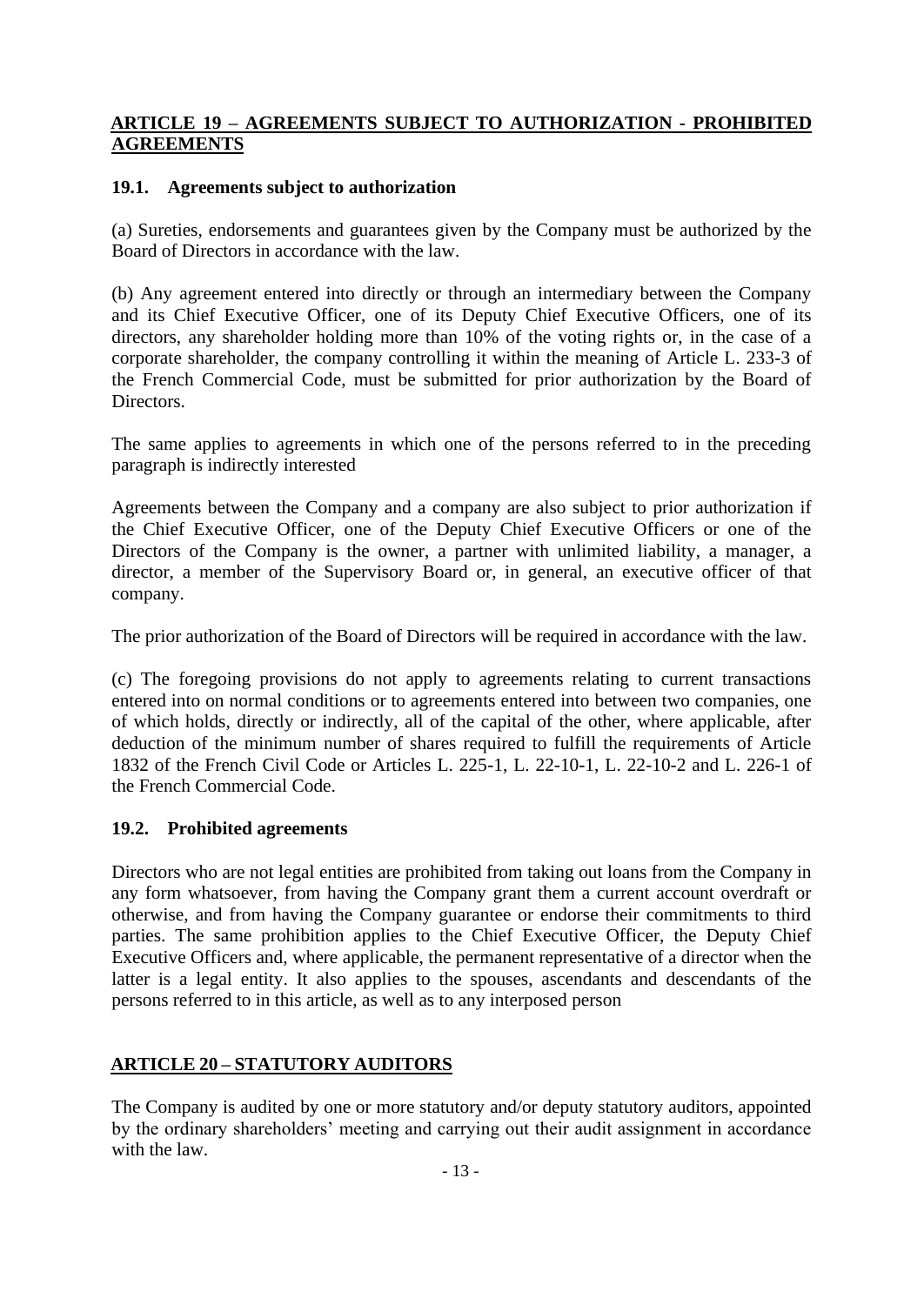If the ordinary shareholders' meeting fails to appoint an auditor, any shareholder may ask the court to have one appointed, with the chairman of the Board of Directors duly summoned. The mandate of the statutory auditor appointed by the court shall end when the ordinary shareholders' meeting appoints the statutory auditor or statutory auditors.

#### **PART IV**

#### **SHAREHOLDERS' MEETINGS**

#### **ARTICLE 21 - CONVENING AND MEETING OF SHAREHOLDERS' MEETINGS**

The shareholders' meetings are convened and held under the conditions and in the form provided for by the law and regulations in force..

When the Company decides to convene a meeting by electronic means instead of by mail, it must first obtain the consent of the shareholders concerned, who must indicate their electronic address.

The meetings take place at the registered office or at any other place specified in the notice of convening.

The agenda of the meeting is indicated on the notices and letters of convening; it is determined by the author of the notice of convening.

The meeting shall only deliberate on the matters on its agenda; nevertheless, it may, under any circumstances, remove one or more directors from office and replace them.

One or more shareholders representing at least the percentage of capital provided for by law, and acting under the conditions and within the time limits provided by law, may request that draft resolutions be included in the agenda.

The right to attend the meetings is governed by the laws and regulations in force. (i.e. as of the date of the Articles of Association, the right to attend meetings is subject to the registration of the shares in the name of the shareholder or of the intermediary registered on the shareholder's behalf by midnight (Paris time) on the second business day preceding the meeting, either in the registered share accounts held by the Company or in the bearer share accounts held by the authorized intermediary).

Shareholders who are unable to attend the meeting in person may choose one of the following three options, in each case in accordance with the conditions provided by law and regulations:

- give a proxy under the conditions authorized by the law and regulations
- vote by mail, or
- send a proxy to the Company without indicating a proxy holder.

The Board of Directors may organize, under the conditions provided by the law and regulations in force, the participation and voting of shareholders at meetings by videoconference or by means of telecommunication allowing their identification. If the Board of Directors decides to exercise this option for a given meeting, this decision of the Board is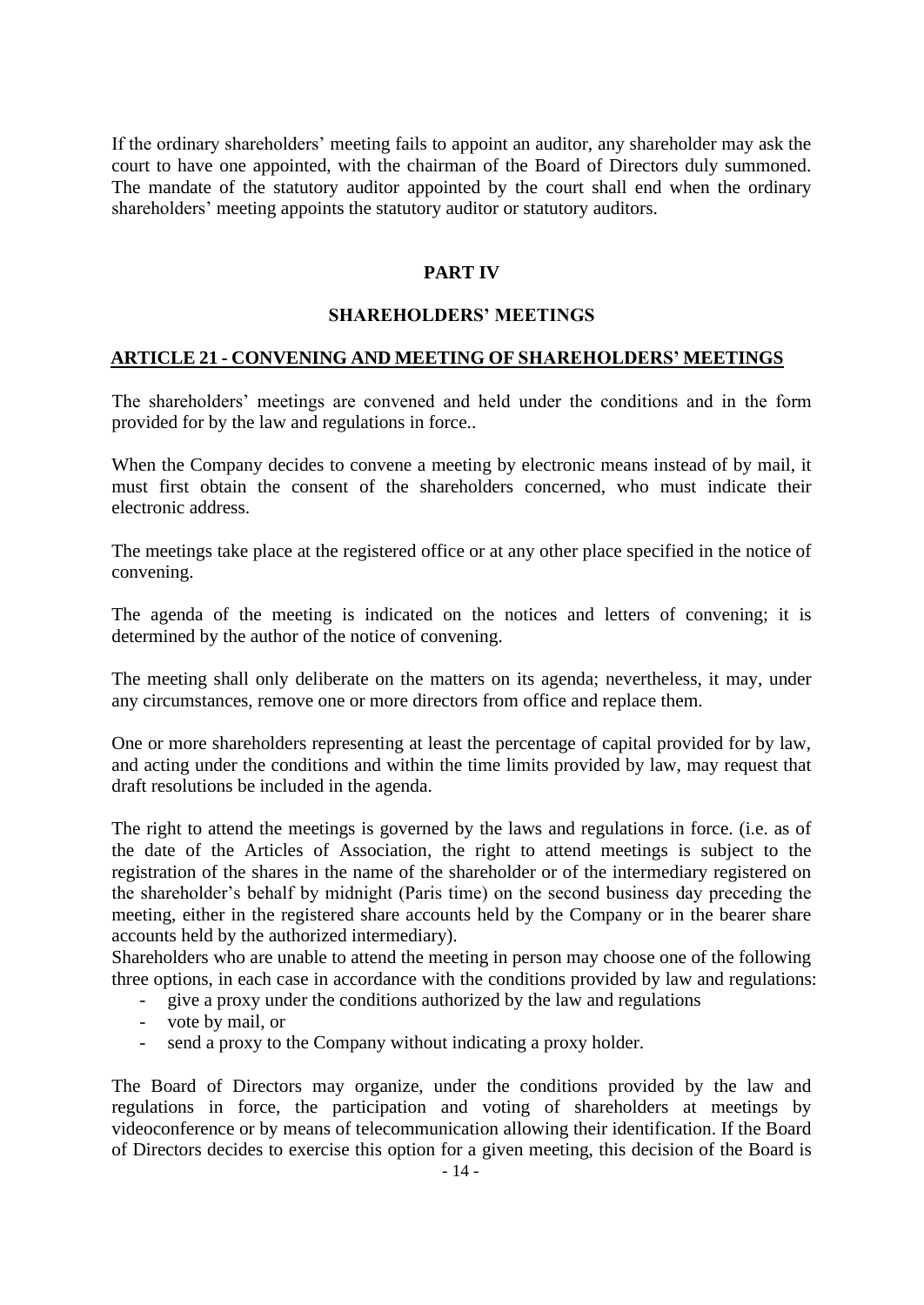mentioned in the notice of meeting and/or convening notice. Shareholders participating in the meetings by videoconference or by any of the other means of telecommunication referred to above, according to the choice of the Board of Directors, are deemed to be present for the calculation of the quorum and the majority.

## **ARTICLE 22 - CONDUCT OF THE MEETING - OFFICERS - MINUTES**

The meeting is headed by the chairman of the Board of Directors or, in his absence, by the vice-chairman of the Board of Directors, by the chief executive officer, by a deputy chief executive officer if he is a director, or by a director specially delegated for this purpose by the Board. In the event of convening by an statutory auditor or by a judicial representative, the shareholders' meeting is headed by the author of the convening notice. Otherwise, the shareholders' meeting elects its own chairman.

The functions of scrutineers are fulfilled by the two members of the meeting present and accepting these functions, who have the greatest number of votes. The office appoints the secretary, who may be chosen from outside the shareholders.

Copies or extracts of the minutes of the meeting are validly certified by the chairman of the Board of Directors, by a director exercising the functions of general manager or by the secretary of the meeting.

#### **ARTICLE 23 – ORDINARY SHAREHOLDERS' MEETING**

The ordinary shareholders' meeting is the one convened to take all decisions that do not modify the articles of association. It meets at least once a year, within six months of the end of each financial year, to approve the financial statements for that year and the consolidated financial statements.

On the first call, the meeting is valid only if the shareholders present or represented, or having voted by mail, hold at least one fifth of the shares with voting rights. No quorum is required on the second call.

It decides by a majority of the votes cast by the shareholders present, represented or having voted by mail.

## **ARTICLE 24 – EXTRAORDINARY SHAREHOLDERS' MEETING**

The extraordinary shareholders' meeting alone is empowered to amend the articles of association in all their provisions (subject to the powers that may be granted to the Company's other governing bodies). It may not, however, increase the liabilities of shareholders, except in the case of transactions resulting from a regrouping of shares duly carried out.

It can only deliberate validly if the shareholders present, represented or having voted by mail hold at least, on the first call, one quarter of the shares with voting rights and, on the second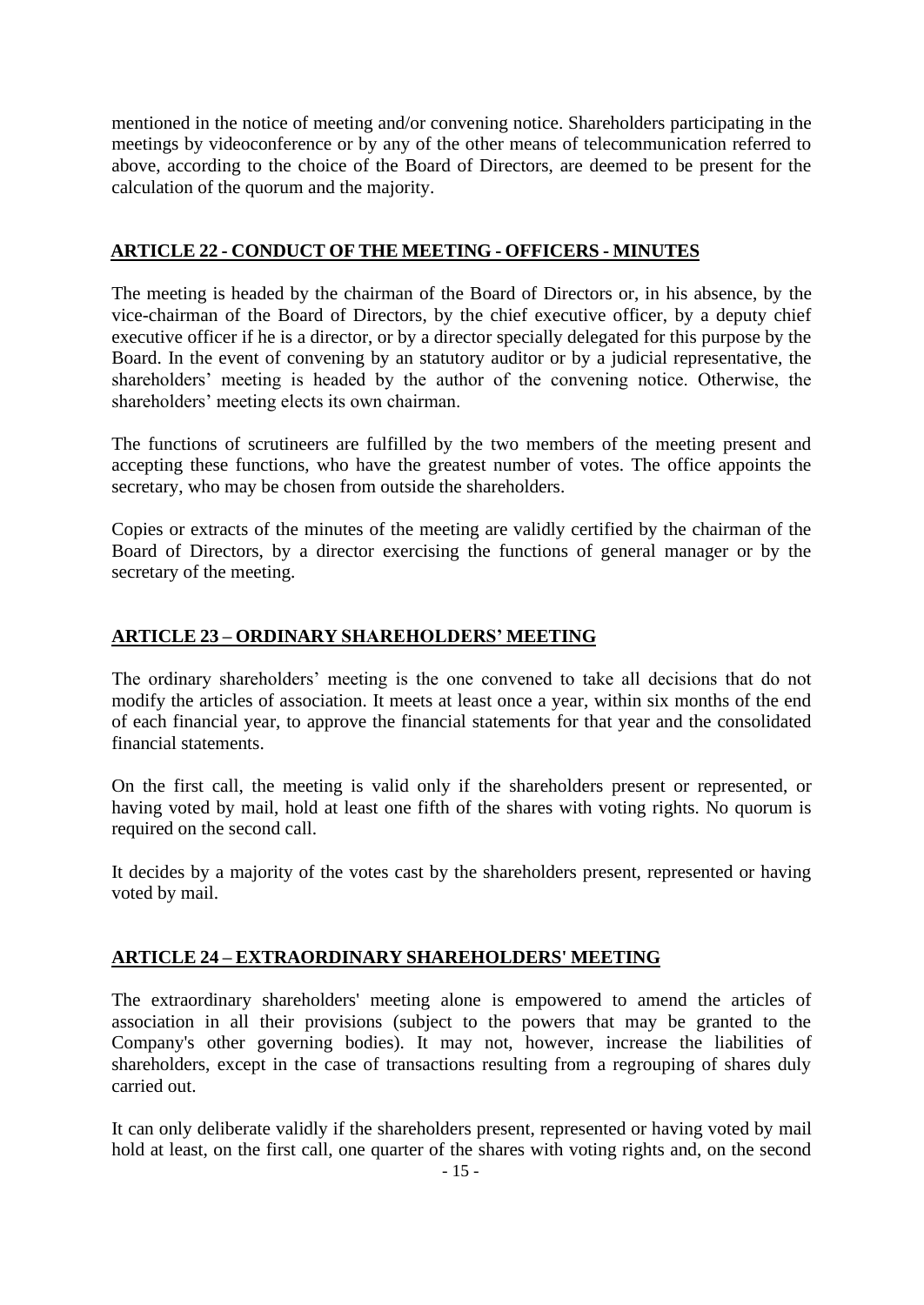call, one fifth of the shares with voting rights. If the latter quorum is not reached, the second meeting may be postponed to a date no more than two months after the date on which it was convened.

It decides by a two-thirds majority of the votes cast by the shareholders present, represented or voting by mail.

The extraordinary shareholders' meeting may not, however, under any circumstances, except with the unanimous consent of the shareholders, increase the commitments of the shareholders, nor may it affect the equality of their rights.

## **PART V**

#### **ACCOUNTS – ALLOCATION AND DISTRIBUTION OF RESULTS**

#### **ARTICLE 25 – ANNUAL ACCOUNTS**

Regular accounting of the company's operations shall be kept in accordance with the laws and business practices.

At the close of each financial year, the Board of Directors shall draw up an inventory of the various assets and liabilities existing at that date. It also draws up the balance sheet showing the assets and liabilities, the income statement showing the income and expenses for the financial year, and the notes supplementing and commenting on the information given in the balance sheet and the income statement. It also prepares the consolidated financial statements.

All these documents shall be made available to the statutory auditors under the conditions required by the law.

#### **ARTICLE 26 – ALLOCATION AND DISTRIBUTION OF RESULTS**

The result of each financial year is determined in accordance with the legal and regulatory provisions in force.

From the profit for the financial year, minus any prior losses, a deduction of at least five percent (5%) is made and allocated to the formation of a fund known as the "legal reserve". This deduction is no longer compulsory when the amount of the legal reserve reaches one tenth of the share capital. The deduction shall be compulsory again if for any reason whatever, the amount in the reserve drops below one-tenth of the amount of the authorized share capital.

The distributable profit consists of the profit for the financial year minus losses carried forward as well as any amounts to be allocated to the reserves as required by the law and these articles of association, plus any profit carried forward.

From the distributable profit, the ordinary shareholders' meeting has the faculty to allocate the amounts it deems appropriate to allocate to the endowment of all optional, ordinary or extraordinary reserves, or to carry them forward, all in the proportion it determines. The balance, if any, is distributed to the shareholders as a dividend.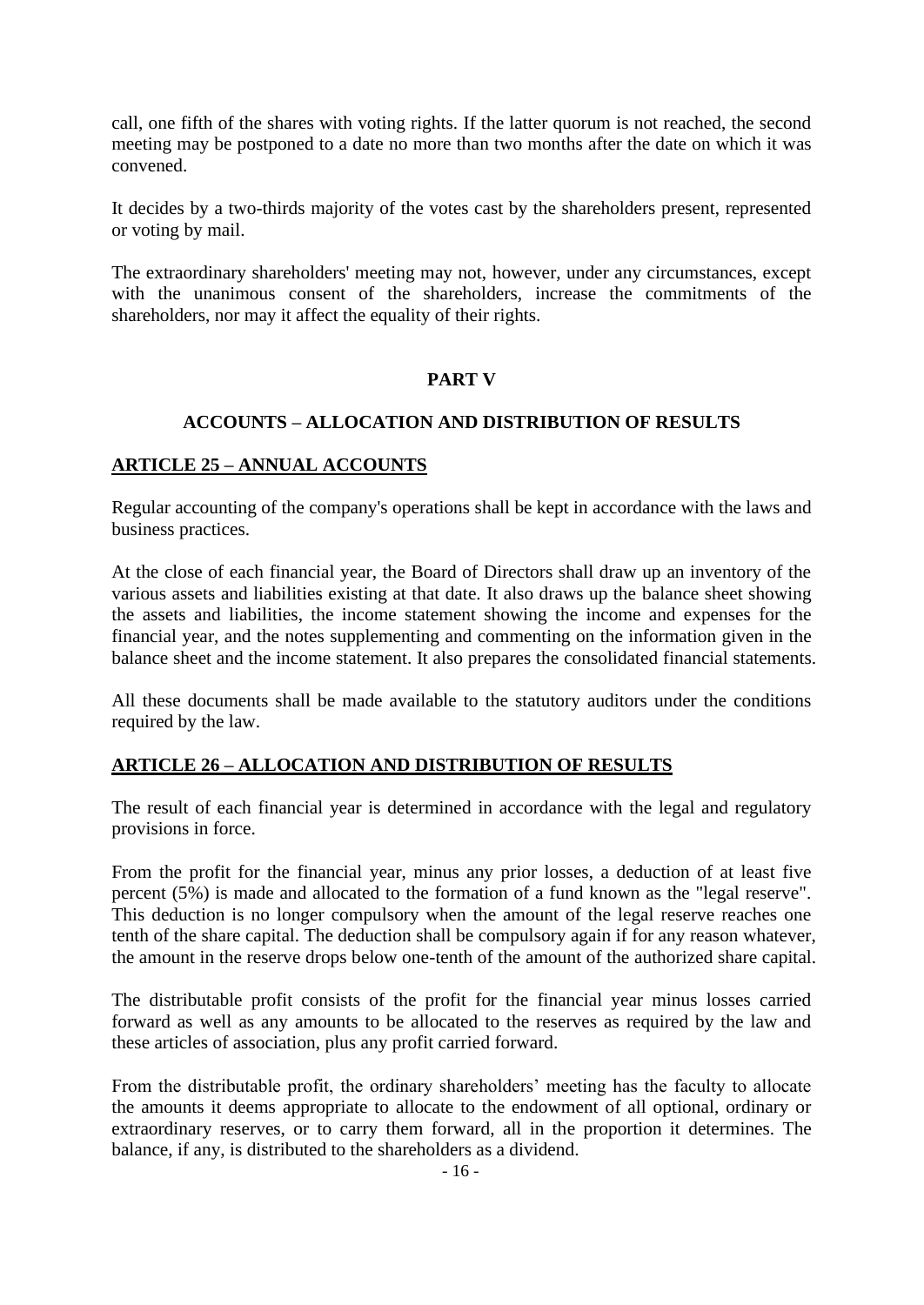Additionally, the shareholders' meeting may decide to distribute amounts withdrawn from the optional reserves, either to provide or supplement a dividend or in the form of a special dividend. In that case, the decision shall indicate explicitly the reserve from which said withdrawals shall be taken.

The shareholders' meeting may grant the shareholders of ordinary shares, for all or part of the dividends or interim dividends, an option between payment in cash and payment in shares under the conditions laid down by the regulations in force. In addition, the shareholders' meeting may decide, for all or part of the dividends, interim dividends, reserves or premiums distributed, or for any reduction in capital, that this distribution of dividend, reserves or premiums or this reduction in capital shall be made the distribution in kind of assets of the Company.

Except in the case of a capital reduction, no distribution may be made to shareholders when the shareholders' equity is or would become, as a result of the reduction, less than the amount of the capital plus any reserves that the law or these articles of association do not permit to be distributed.

The revaluation surplus is not subject to distribution; it may be incorporated in whole or in part into the capital.

After the approval of the accounts, the losses, if any, shall be carried forward and charged against subsequent profits until all losses have been discharged.

## **ARTICLE 27 – PROCEDURES FOR THE PAYMENT OF DIVIDENDS**

The procedure of payment of dividends is determined by the ordinary shareholders' meeting or, failing that, by the Board of Directors. However, the payment must take place within a maximum of nine months after the end of the financial year, unless this period is extended by court authorization.

The shareholders' meeting ruling on the financial statements for the financial year may grant to each shareholder, for all or part of the dividend to be distributed, the option of payment of the dividend in cash or in shares.

Similarly, the ordinary shareholders' meeting, ruling under the conditions provided for in article L. 232-12 of the French Commercial Code, may, in the event of payment to each shareholder of an interim dividend decided by the Board of Directors and for all or part of the said interim dividend, authorize the Board of Directors to grant an option between payment of the interim dividend in cash or in shares.

The offer of payment in shares, the price and conditions of issue of the shares as well as the request for payment in shares and the conditions of realization of the capital increase will be governed by the law and regulations.

When the balance sheet drawn up during or at the end of the financial year and certified as accurate by the statutory auditor shows that the Company, since the end of the previous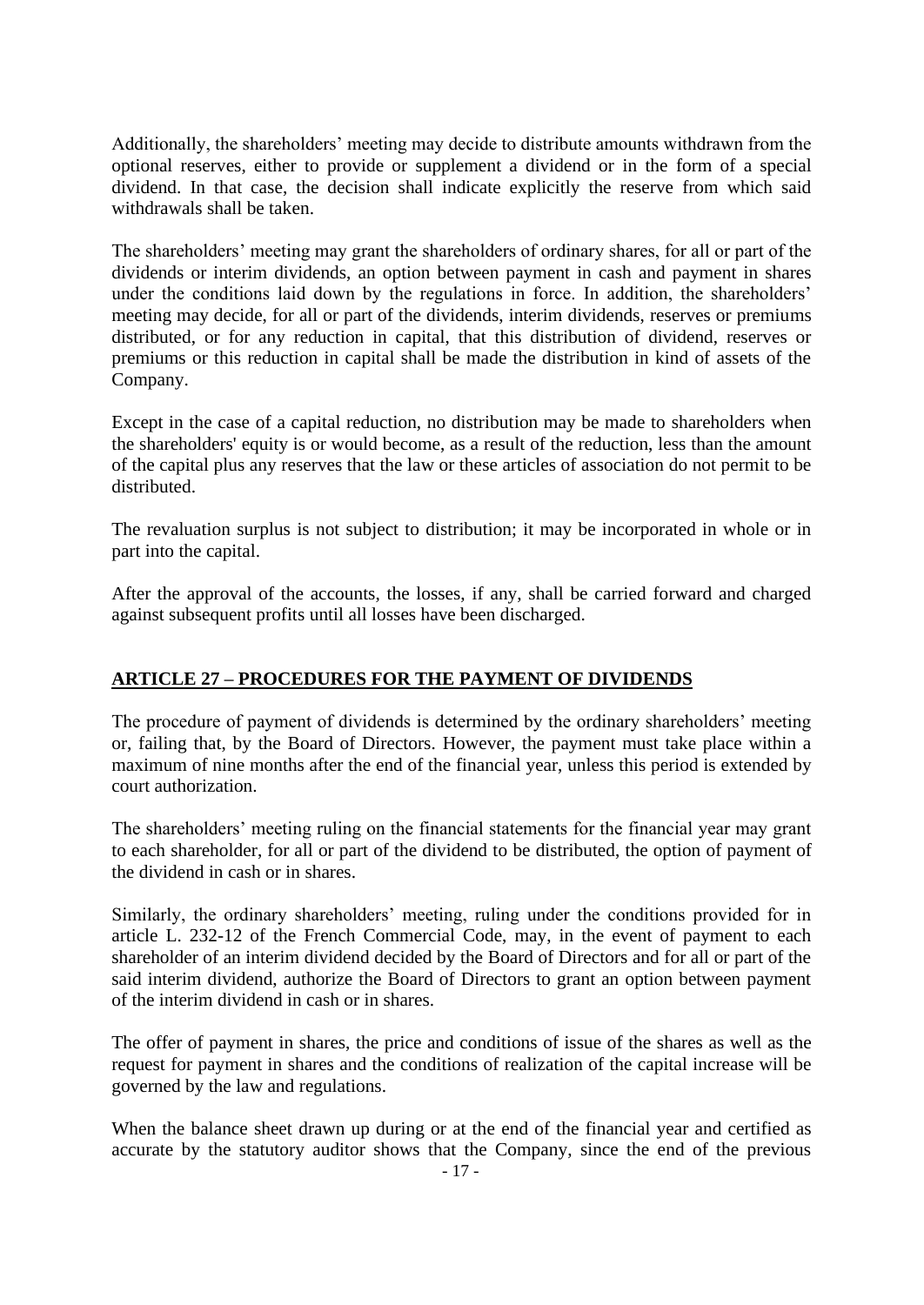financial year, after making the necessary depreciation and provisions and deducting, if applicable, previous losses and amounts to be transferred to reserves in application of the law or these articles of association, and taking into account any retained profit, the Board of Directors may decide to distribute interim dividends before the approval of the financial statements for the year and to set the amount and the date of distribution. The amount of such interim dividends may not exceed the amount of the profit defined in this paragraph. In this case, the Board of Directors may not make use of the option described in the above paragraphs.

#### **PART VI**

#### **DISSOLUTION – UNIVERSAL TRANSFER OF THE ASSETS** – **TRANSFORMATION**

## **ARTICLE 28 – SHAREHOLDER'S EQUITY LESS THAN ONE HALF OF THE SHARE CAPITAL**

If, as a result of losses indicated in the Company's financial statements, the shareholders' equity is less than one half of the share capital, the Board of Directors is required, within four months following the approval of the financial statements showing the losses in question, to convene the extraordinary shareholders' meeting to decide whether there are grounds for the early dissolution of the Company.

If the Company is not dissolved, the capital must be reduced by an amount equal to the losses incurred, within a period of time fixed by law and subject to the legal provisions relating to the minimum capital of joint stock companies, if the shareholders' equity has not returned to at least half of the share capital within this period of time.

The reduction of the capital to an amount lower than the legal minimum can only be decided under the suspensive condition of a capital increase intended to increase it to at least this minimum amount.

In case of non-compliance with the provisions of one or more of the preceding articles, any interested party may ask the courts to order the dissolution of the Company. The same applies if the shareholders' meeting has not been able to deliberate validly.

However, the court may not order the dissolution if, on the day it rules on the merits, the regularization has taken place.

#### **ARTICLE 29 – DISSOLUTION**

The Company shall be dissolved at its term, or before that date by a decision of the extraordinary shareholders' meeting.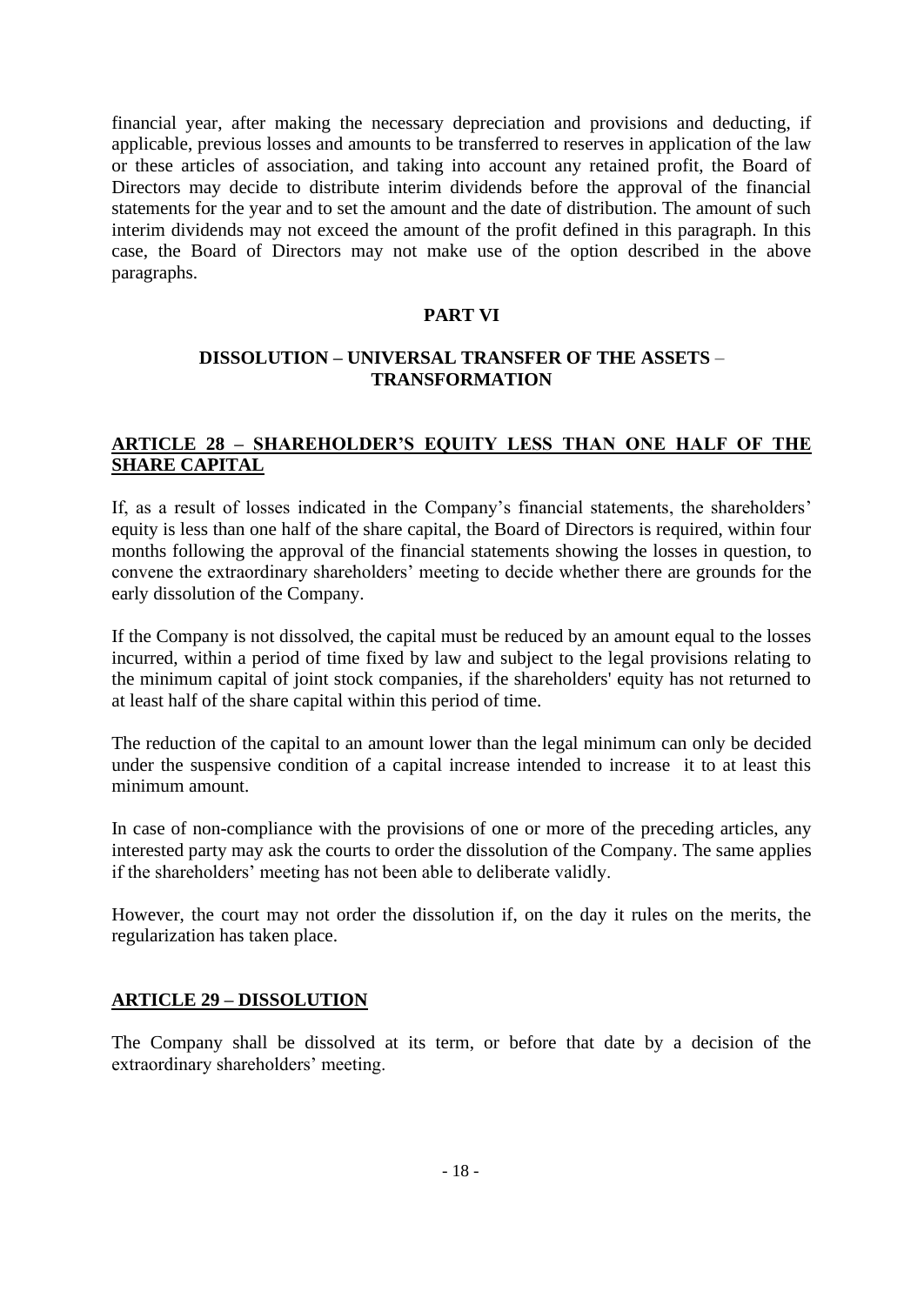# **ARTICLE 30 – EFFECTS OF DISSOLUTION**

The Company is in liquidation from the moment of its dissolution for any reason whatsoever. Its legal entity remains in existence for the purposes of this liquidation until the liquidation is completed. During the entire liquidation period, the shareholders' meeting retains the same powers as during the existence of the Company.

The shares shall remain negotiable until the completion of liquidation.

The dissolution of the Company is effective with respect to third parties only from the date on which it is published in the Trade and Companies Register.

## **ARTICLE 31 - APPOINTMENT OF LIQUIDATORS – POWERS**

At the term of the Company or in case of early dissolution, the shareholders' meeting decides on the mode of liquidation and appoints one or more liquidators, whose powers it determines and who perform their duties in accordance with the law. The appointment of the liquidators puts end to functions of the members of the Board of Directors.

## **ARTICLE 32 - LIQUIDATION – CLOSURE**

After extinction of the liabilities, the balance of the assets is first used to pay the shareholders the amount of the capital paid on their shares and not amortized.

The surplus, if any, will be distributed among all the shares.

The shareholders are convened at the end of the liquidation to rule on the final account, on the discharge of the management of the liquidators and the discharge of their mandate, and to note the closure of the liquidation.

The closure of the liquidation is published in accordance with the law.

## **ARTICLE 33 – TRANSFORMATION**

The transformation of the Company into a company of another form is always possible by decision of the general shareholders' meeting.

## **PART VII**

#### **DISPUTES**

#### **ARTICLE 34 – DISPUTES**

All disputes that may arise during the term of the Company or during its liquidation between the shareholders and the Company or its executive officers with respect to business matters